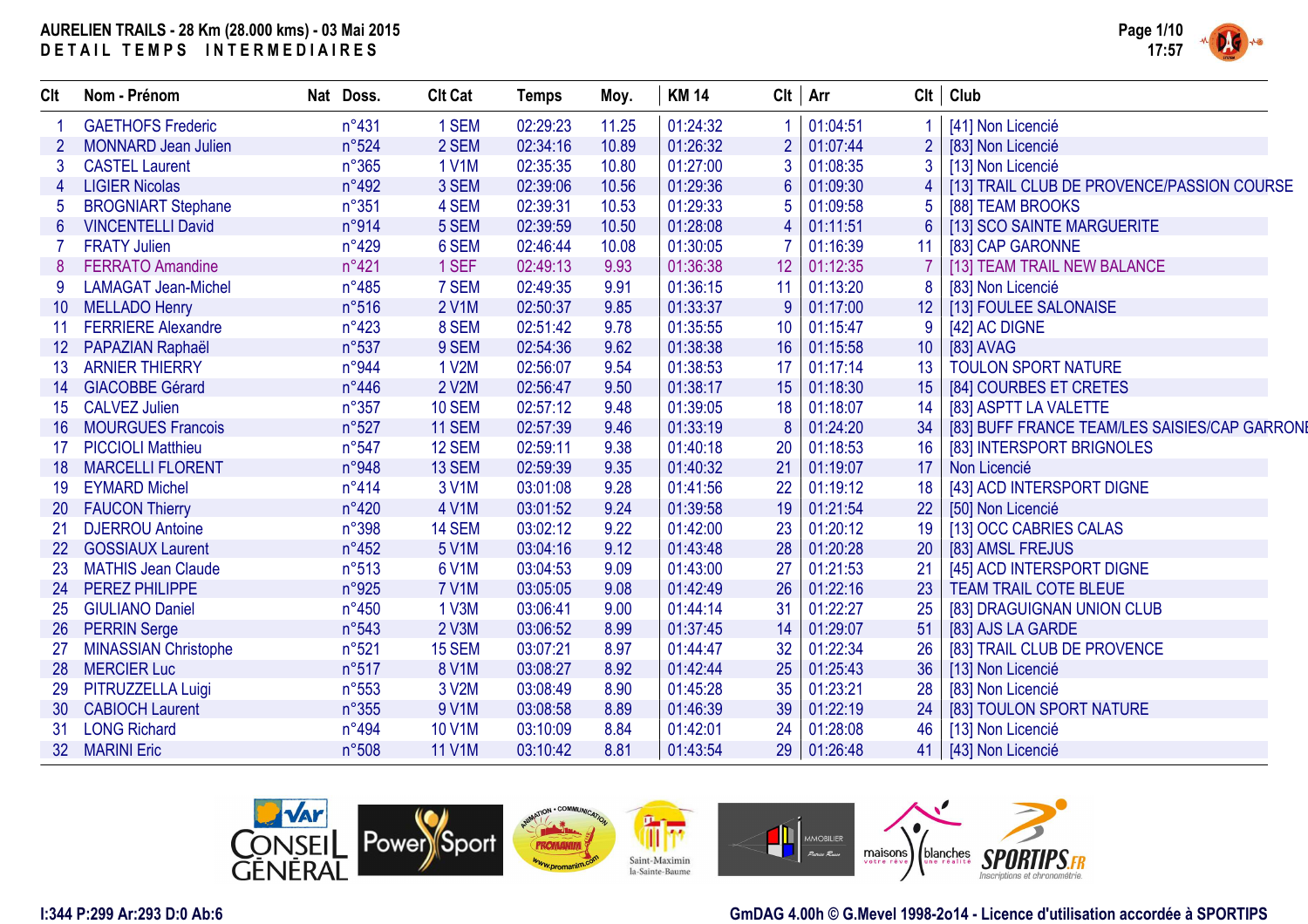

| CIt | Nom - Prénom                | Nat Doss.      | <b>Clt Cat</b> | <b>Temps</b> | Moy. | <b>KM 14</b> |    | Clt   Arr   | Clt | Club                            |
|-----|-----------------------------|----------------|----------------|--------------|------|--------------|----|-------------|-----|---------------------------------|
| 33  | <b>DESMOULINS Olivier</b>   | n°397          | 4 V2M          | 03:11:00     | 8.80 | 01:47:35     | 43 | 01:23:25    | 29  | [83] TOULON SPORT NATURE        |
| 34  | <b>TAILLANDIER Baptiste</b> | n°950          | <b>16 SEM</b>  | 03:11:34     | 8.77 | 01:47:20     | 41 | 01:24:14    | 31  | [65] Non Licencié               |
| 35  | <b>MULLER Fabien</b>        | n°529          | 17 SEM         | 03:13:09     | 8.70 | 01:46:49     | 40 | 01:26:20    | 38  | [40] AC DIGNE                   |
| 36  | <b>LEFEBVRE Franck</b>      | n°489          | <b>12 V1M</b>  | 03:13:13     | 8.70 | 01:50:04     | 50 | 01:23:09    | 27  | [13] CLES GARDANNE              |
| 37  | <b>BELFY Arnaud</b>         | n°322          | 18 SEM         | 03:13:22     | 8.69 | 01:47:54     | 44 | 01:25:28    | 35  | [83] Non Licencié               |
| 38  | <b>SIMEANT Thibaut</b>      | n°592          | 19 SEM         | 03:14:02     | 8.66 | 01:46:27     | 38 | 01:27:35    | 43  | [74] ASPTT ANNECY               |
| 39  | <b>SOUYRI Julien</b>        | n°597          | <b>20 SEM</b>  | 03:14:10     | 8.65 | 01:50:07     | 51 | 01:24:03    | 30  | [83] Non Licencié               |
| 40  | <b>GAUTHIER Nicolas</b>     | n°441          | 21 SEM         | 03:14:21     | 8.64 | 01:45:14     | 34 | 01:29:07    | 52  | [13] Non Licencié               |
| 41  | <b>LACAILLE Romain</b>      | n°480          | <b>22 SEM</b>  | 03:14:34     | 8.64 | 01:50:15     | 52 | 01:24:19    | 33  | [13] WILD TEAM TRIATHLON        |
| 42  | <b>BOUVERET Herve</b>       | n°932          | 13 V1M         | 03:14:55     | 8.62 | 01:43:57     | 30 | 01:30:58    | 62  | [26] AL PIZANCON                |
| 43  | <b>MARTIN Yannick</b>       | n°510          | 5 V2M          | 03:14:55     | 8.62 | 01:45:33     | 36 | 01:29:22    | 54  | [83] Non Licencié               |
| 44  | <b>CLAUZEL Thierry</b>      | n°375          | <b>14 V1M</b>  | 03:16:22     | 8.56 | 01:47:35     | 42 | 01:28:47    | 49  | [13] Non Licencié               |
| 45  | <b>FORGET NICOLAS</b>       | n°930          | <b>23 SEM</b>  | 03:16:22     | 8.56 | 01:48:26     | 46 | 01:27:56    | 45  | Non Licencié                    |
| 46  | <b>WILLOCQ Jean</b>         | n°920          | 24 SEM         | 03:17:08     | 8.52 | 01:46:19     | 37 | 01:30:49    | 61  | [80] GRAVITY RUNNING EXPERIENCE |
| 47  | <b>SANCHEZ Cyprien</b>      | n°580          | <b>25 SEM</b>  | 03:17:25     | 8.51 | 01:48:29     | 47 | 01:28:56    | 50  | [40] AC DIGNE INTERSPORT        |
| 48  | <b>DEFOSSE Franck</b>       | n°392          | <b>26 SEM</b>  | 03:17:31     | 8.51 | 01:50:36     | 53 | 01:26:55    | 42  | [92] Non Licencié               |
| 49  | <b>CHAPE Remi</b>           | n°369          | <b>27 SEM</b>  | 03:19:14     | 8.43 | 01:53:15     | 68 | 01:25:59    | 37  | [13] TEAM TRAIL COTE BLEUE      |
| 50  | <b>RENON Patrick</b>        | n°564          | 6 V2M          | 03:19:25     | 8.43 | 01:50:43     | 56 | 01:28:42    | 48  | [42] Non Licencié               |
| 51  | <b>GERBAUD Fabrice</b>      | $n^{\circ}444$ | <b>15 V1M</b>  | 03:19:51     | 8.41 | 01:48:17     | 45 | 01:31:34    | 67  | [83] CORSAIRE BOXING CLUB       |
| 52  | <b>CASAS Anthony</b>        | n°364          | <b>28 SEM</b>  | 03:19:59     | 8.40 | 01:48:32     | 48 | 01:31:27    | 66  | [83] TCO                        |
| 53  | <b>PEISSON Erick</b>        | n°539          | <b>7 V2M</b>   | 03:20:17     | 8.39 | 01:53:38     | 72 | 01:26:39    | 40  | [13] ROUSSET                    |
| 54  | <b>ROKIA Anthony</b>        | n°574          | <b>16 V1M</b>  | 03:20:25     | 8.38 | 01:52:45     | 64 | 01:27:40    | 44  | [13] Non Licencié               |
| 55  | <b>QUILICHINI Eric</b>      | n°560          | 8 V2M          | 03:21:05     | 8.35 | 01:51:57     | 62 | 01:29:08    | 53  | [83] Non Licencié               |
| 56  | <b>COCHET Philippe</b>      | n°376          | 9 V2M          | 03:21:17     | 8.35 | 01:54:43     | 75 | 01:26:34    | 39  | [83] TRAIL ATHLITUDE CUERS      |
| 57  | <b>PAGEON Pierre</b>        | $n^{\circ}535$ | <b>29 SEM</b>  | 03:21:23     | 8.34 | 01:51:39     | 59 | 01:29:44    | 58  | [13] Non Licencié               |
| 58  | <b>GIUGLEUR Franc</b>       | n°449          | <b>17 V1M</b>  | 03:21:25     | 8.34 | 01:51:43     | 61 | 01:29:42    | 57  | [83] AVAG                       |
| 59  | <b>DURIEUX Thomas</b>       | $n^{\circ}410$ | <b>30 SEM</b>  | 03:21:30     | 8.34 | 01:50:42     | 55 | 01:30:48    | 60  | [92] Non Licencié               |
| 60  | <b>BLUTEAU Hadrien</b>      | n°335          | <b>31 SEM</b>  | 03:22:05     | 8.31 | 01:51:42     | 60 | 01:30:23    | 59  | [83] Non Licencié               |
| 61  | <b>MOULARD Alexis</b>       | n°526          | 1 ESM          | 03:22:15     | 8.31 | 01:44:57     | 33 | 01:37:18    | 93  | [76] Non Licencié               |
| 62  | <b>CECCALDI Philippe</b>    | n°367          | <b>18 V1M</b>  | 03:22:38     | 8.29 | 01:48:36     | 49 | 01:34:02    | 80  | [13] Non Licencié               |
| 63  | <b>BRIGNONE Franck</b>      | n°349          | <b>19 V1M</b>  | 03:22:50     | 8.28 | 01:51:37     | 58 | 01:31:13    | 63  | [13] AMC AUBAGNE                |
|     | 64 MENIERE JEFF             | n°957          | 20 V1M         | 03:22:55     | 8.28 | 01:53:22     |    | 70 01:29:33 | 56  | <b>TRIATHLAIX</b>               |



### **I:344 P:299 Ar:293 D:0 Ab:6**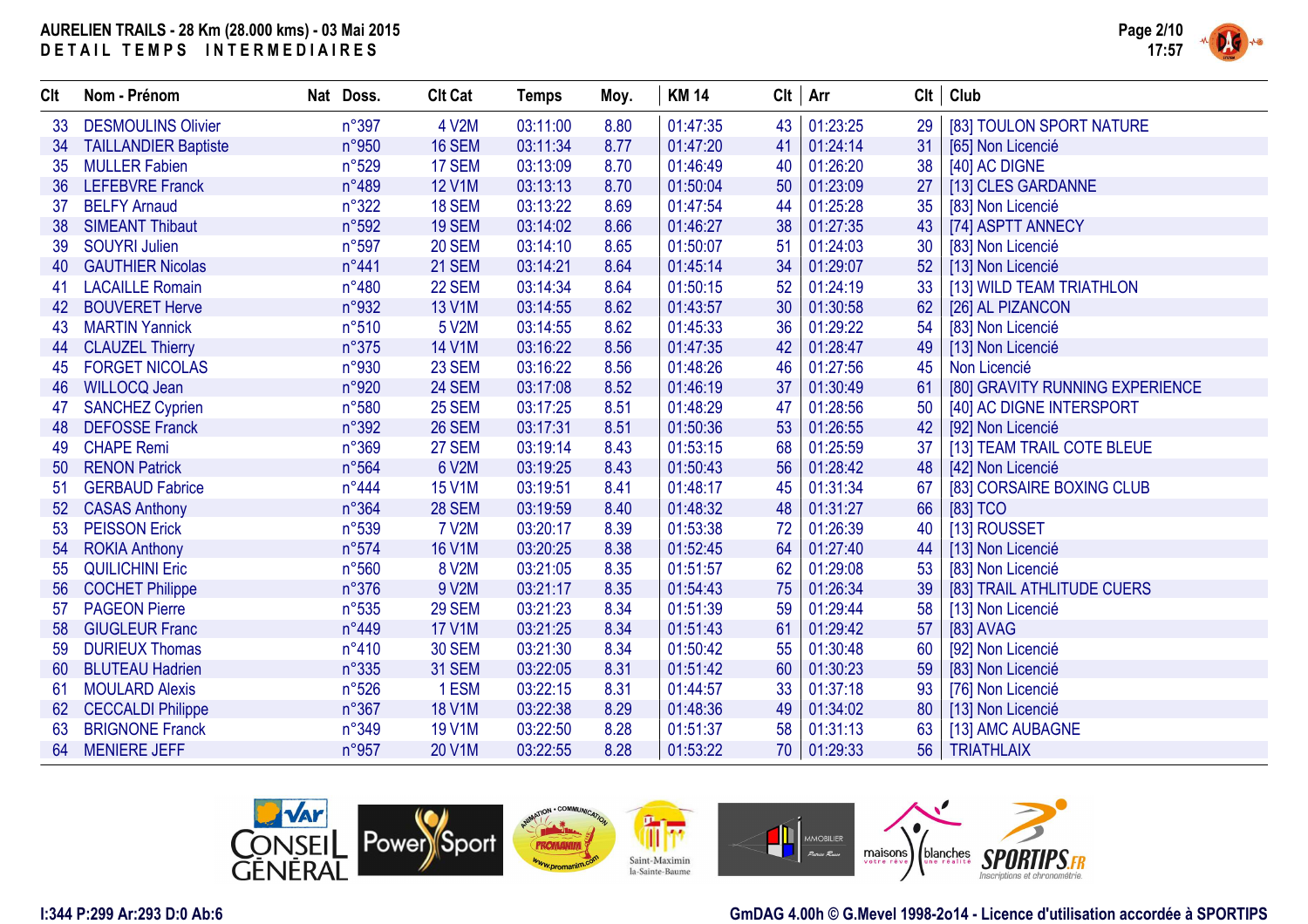

| CIt | Nom - Prénom               | Nat Doss.      | <b>Clt Cat</b> | <b>Temps</b> | Moy. | <b>KM 14</b> | $Clt$ Arr |          | Clt | Club                         |
|-----|----------------------------|----------------|----------------|--------------|------|--------------|-----------|----------|-----|------------------------------|
| 65  | <b>RENARD DAMIEN</b>       | n°945          | 21 V1M         | 03:24:08     | 8.23 | 01:59:52     | 99        | 01:24:16 | 32  | Non Licencié                 |
| 66  | <b>AUPHAN Christophe</b>   | n°311          | <b>22 V1M</b>  | 03:24:14     | 8.23 | 01:54:44     | 76        | 01:29:30 | 55  | [84] Non Licencié            |
| 67  | <b>CROUHY Florent</b>      | $n^{\circ}387$ | <b>32 SEM</b>  | 03:24:45     | 8.21 | 01:50:40     | 54        | 01:34:05 | 81  | [13] Non Licencié            |
| 68  | <b>DOUMAS Patrick</b>      | n°400          | <b>10 V2M</b>  | 03:25:11     | 8.19 | 01:51:28     | 57        | 01:33:43 | 78  | [13] TRAIL CLUB DE PROVENCE  |
| 69  | <b>BLONDEAU Virginie</b>   | n°333          | 2 SEF          | 03:25:26     | 8.18 | 01:56:59     | 85        | 01:28:27 | 47  | [25] Non Licencié            |
| 70  | <b>BARONI Frederic</b>     | n°318          | <b>11 V2M</b>  | 03:25:39     | 8.17 | 01:53:07     | 66        | 01:32:32 | 72  | [83] Non Licencié            |
| -71 | <b>RIBAT Matthieu</b>      | $n^{\circ}567$ | <b>33 SEM</b>  | 03:25:43     | 8.17 | 01:53:15     | 69        | 01:32:28 | 71  | [13] Non Licencié            |
| 72  | <b>LIBERT Guillaume</b>    | $n^{\circ}491$ | 34 SEM         | 03:25:52     | 8.16 | 01:53:05     | 65        | 01:32:47 | 73  | [83] Non Licencié            |
| 73  | <b>CONTET Arnaud</b>       | n°381          | <b>35 SEM</b>  | 03:25:53     | 8.16 | 01:37:16     | 13        | 01:48:37 | 165 | [83] TEAM LE FAUCON          |
| 74  | <b>TROVATO Denis</b>       | n°907          | 23 V1M         | 03:25:59     | 8.16 | 01:53:33     | 71        | 01:32:26 | 70  | [13] Non Licencié            |
| 75  | <b>DUPARCHY Sophie</b>     | n°408          | 3 SEF          | 03:26:12     | 8.15 | 01:54:49     | 77        | 01:31:23 | 65  | [42] Non Licencié            |
| 76  | <b>PITTI Jean Francois</b> | n°554          | 24 V1M         | 03:27:54     | 8.08 | 01:54:57     | 78        | 01:32:57 | 74  | [13] Non Licencié            |
| 77  | <b>CARTIER Alexandre</b>   | n°363          | <b>36 SEM</b>  | 03:27:56     | 8.08 | 01:55:35     | 79        | 01:32:21 | 69  | [69] Non Licencié            |
| 78  | <b>SANTUCCI Christophe</b> | n°581          | 37 SEM         | 03:28:38     | 8.05 | 01:53:13     | 67        | 01:35:25 | 87  | [13] Non Licencié            |
| 79  | <b>VAFFIDES Patrick</b>    | n°908          | <b>12 V2M</b>  | 03:29:09     | 8.03 | 01:56:50     | 84        | 01:32:19 | 68  | [13] SOGETI HT               |
| 80  | <b>BERREWAERTS Bernard</b> | $n^{\circ}326$ | 3 V3M          | 03:29:21     | 8.02 | 01:55:49     | 80        | 01:33:32 | 77  | [13] TRAIL CLUB DE PROVENCE  |
| 81  | <b>BOCQUET Hélène</b>      | n°336          | 4 SEF          | 03:30:27     | 7.98 | 01:59:07     | 92        | 01:31:20 | 64  | [84] COURBES ET CRETES       |
| 82  | <b>MARTINI Yves</b>        | n°512          | <b>13 V2M</b>  | 03:30:28     | 7.98 | 01:57:03     | 86        | 01:33:25 | 76  | [26] AL PIZANCON             |
| 83  | <b>GASSEND Olivier</b>     | $n^{\circ}438$ | <b>25 V1M</b>  | 03:30:45     | 7.97 | 01:57:45     | 87        | 01:33:00 | 75  | [83] Non Licencié            |
| 84  | <b>ROGIER Richard</b>      | $n^{\circ}572$ | <b>38 SEM</b>  | 03:30:53     | 7.97 | 01:56:29     | 81        | 01:34:24 | 83  | [13] Non Licencié            |
| 85  | <b>KRASOWSKI Robert</b>    | n°479          | <b>39 SEM</b>  | 03:32:19     | 7.91 | 01:58:19     | 88        | 01:34:00 | 79  | [15] Non Licencié            |
| 86  | <b>OPPERMANN Emmanuel</b>  | n°532          | <b>26 V1M</b>  | 03:33:00     | 7.89 | 01:54:42     | 74        | 01:38:18 | 101 | [13] Non Licencié            |
| 87  | <b>VIDAL Franck</b>        | n°913          | <b>14 V2M</b>  | 03:33:14     | 7.88 | 01:58:36     | 90        | 01:34:38 | 84  | [83] Non Licencié            |
| 88  | <b>POLGE Fabrice</b>       | n°555          | 40 SEM         | 03:34:08     | 7.85 | 01:56:36     | 83        | 01:37:32 | 95  | [83] Non Licencié            |
| 89  | <b>CANS Bruno</b>          | $n^{\circ}358$ | <b>15 V2M</b>  | 03:34:19     | 7.84 | 01:54:07     | 73        | 01:40:12 | 113 | [83] Non Licencié            |
| 90  | <b>ARTAUD Didier</b>       | n°309          | <b>16 V2M</b>  | 03:35:05     | 7.81 | 01:59:45     | 98        | 01:35:20 | 86  | [83] Non Licencié            |
| 91  | <b>DUFLOT Stephane</b>     | $n^{\circ}404$ | <b>17 V2M</b>  | 03:35:46     | 7.79 | 01:59:22     | 95        | 01:36:24 | 88  | [61] AC VALBONNE             |
| 92  | <b>ROKIA Valery</b>        | n°573          | <b>27 V1M</b>  | 03:36:10     | 7.77 | 01:52:43     | 63        | 01:43:27 | 127 | [59] AC VILLENEUVE DASCQ     |
| 93  | <b>COULANGE Sylvain</b>    | $n^{\circ}386$ | 41 SEM         | 03:37:07     | 7.74 | 01:58:28     | 89        | 01:38:39 | 104 | [13] TRAIL CLUB DES FOUS     |
| 94  | <b>SETIEY Laurent</b>      | n°591          | <b>28 V1M</b>  | 03:37:22     | 7.73 | 01:59:25     | 97        | 01:37:57 | 98  | [73] Non Licencié            |
| 95  | <b>PINEAU</b> Éric         | $n^{\circ}551$ | <b>18 V2M</b>  | 03:37:37     | 7.72 | 02:01:08     | 104       | 01:36:29 | 89  | [13] SPEEDY CLUB DE PROVENCE |
| 96  | <b>GRECIET Claude</b>      | $n^{\circ}453$ | 4 V3M          | 03:38:13     | 7.70 | 02:00:12     | 101       | 01:38:01 | 100 | [83] Non Licencié            |



### **I:344 P:299 Ar:293 D:0 Ab:6**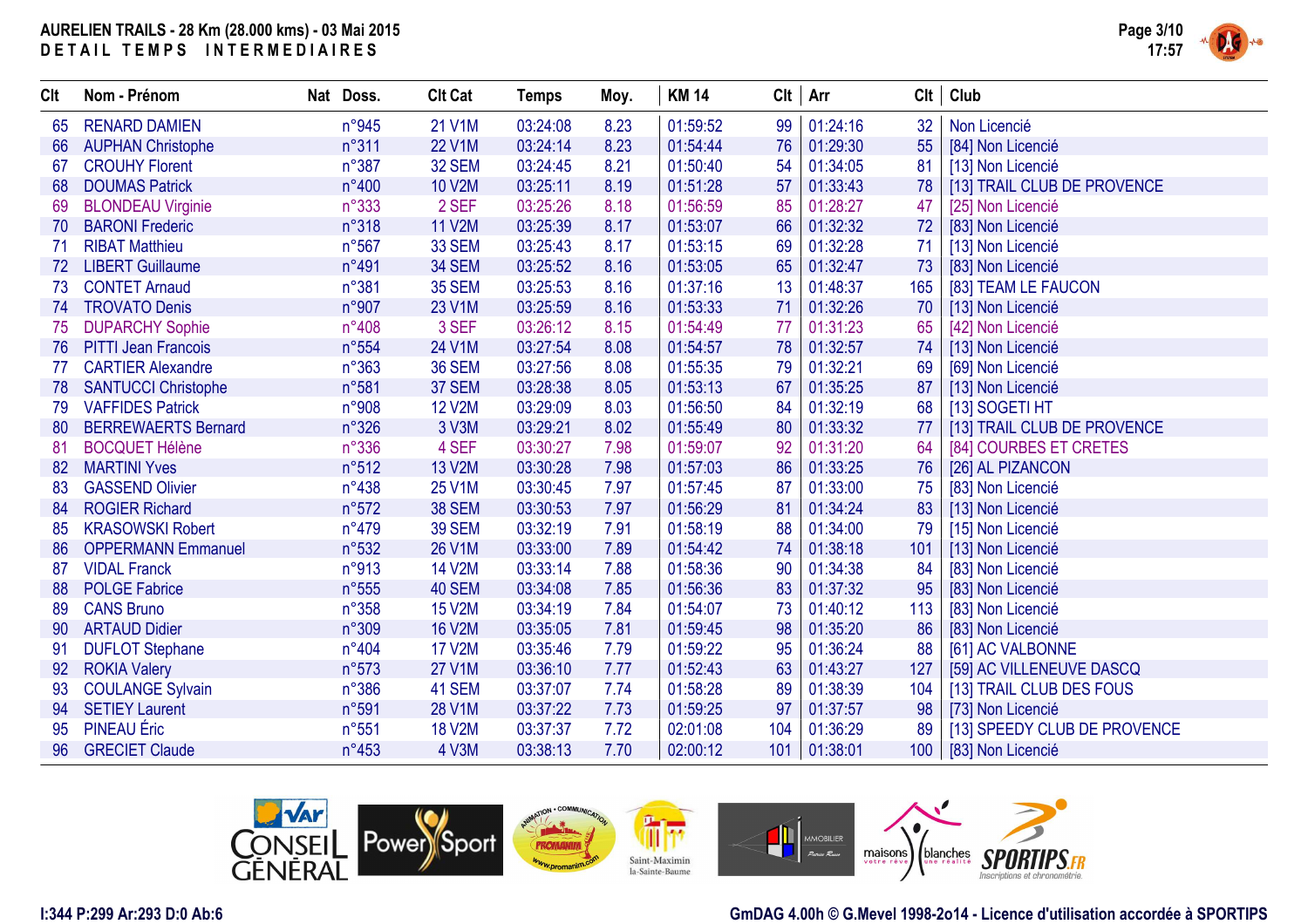

| Clt              | Nom - Prénom               | Nat Doss.      | <b>Clt Cat</b> | <b>Temps</b> | Moy. | <b>KM 14</b> |     | $Clt$ Arr      | <b>Clt</b> | Club                         |
|------------------|----------------------------|----------------|----------------|--------------|------|--------------|-----|----------------|------------|------------------------------|
| 97               | <b>WATEL Didier</b>        | n°919          | 29 V1M         | 03:40:02     | 7.64 | 02:03:16     | 116 | 01:36:46       | 90         | [83] Non Licencié            |
| 98               | <b>GALLARD Denys</b>       | n°433          | 42 SEM         | 03:40:19     | 7.63 | 01:59:10     | 93  | 01:41:09       | 118        | [83] Non Licencié            |
| 99               | <b>ZIMMER Mathieu</b>      | n°924          | 43 SEM         | 03:40:49     | 7.61 | 01:56:35     | 82  | 01:44:14       | 134        | [13] Non Licencié            |
| 100 <sub>1</sub> | <b>SAURIN Christophe</b>   | n°586          | 30 V1M         | 03:41:37     | 7.58 | 02:02:19     | 106 | 01:39:18       | 106        | [83] CAP GARONNE             |
| 101              | <b>HOULOT Maurice</b>      | $n^{\circ}468$ | 5 V3M          | 03:41:39     | 7.58 | 02:03:13     | 115 | 01:38:26       | 102        | [83] TRAIL CLUB DE PROVENCE  |
|                  | 102 MARTINEZ Ange          | n°511          | 31 V1M         | 03:42:26     | 7.55 | 01:58:59     | 91  | 01:43:27       | 126        | [83] TRAIL CLUB DES FOUS     |
|                  | 103 PEYRON Thierry         | n°544          | <b>19 V2M</b>  | 03:42:26     | 7.55 | 02:02:43     | 111 | 01:39:43       | 111        | [83] EP MANOSQUE ATHLESTISME |
|                  | 104 STACHOWSKI Jean-Marc   | n°599          | <b>20 V2M</b>  | 03:42:32     | 7.55 | 02:08:25     | 144 | 01:34:07       | 82         | [66] Non Licencié            |
| 105              | <b>SYLVESTRE Didier</b>    | n°901          | 32 V1M         | 03:43:23     | 7.52 | 01:59:23     | 96  | 01:44:00       | 132        | [13] TEAM TRAIL COTE BLEUE   |
|                  | 106 CHIESA Patrice         | n°373          | 21 V2M         | 03:43:23     | 7.52 | 01:59:19     | 94  | 01:44:04       | 133        | [13] TEAM TRAIL COTE BLEUE   |
| 107              | M Sébastien                | n°499          | 44 SEM         | 03:44:08     | 7.50 | 02:05:40     | 122 | 01:38:28       | 103        | [13] TEAM TRAIL COTE BLEUE   |
| 108 <sup>°</sup> | <b>JACQUINET Christele</b> | $n^{\circ}474$ | 5 SEF          | 03:44:29     | 7.48 | 02:07:32     | 132 | 01:36:57       | 91         | [83] Non Licencié            |
| 109              | <b>PONTY France</b>        | $n^{\circ}557$ | 6 SEF          | 03:44:39     | 7.48 | 02:07:41     | 137 | 01:36:58       | 92         | [83] Non Licencié            |
|                  | 110 BRANDTNER Raphaël      | $n^{\circ}347$ | 6 V3M          | 03:44:42     | 7.48 | 02:06:51     | 127 | 01:37:51       | 96         | [83] Non Licencié            |
| 111              | <b>SIMONIN Gerard</b>      | n°593          | <b>7 V3M</b>   | 03:44:49     | 7.47 | 02:05:38     | 121 | 01:39:11       | 105        | [13] Non Licencié            |
|                  | 112 EL BOUCHIHANI Abid     | $n^{\circ}412$ | 45 SEM         | 03:45:02     | 7.47 | 02:07:37     | 135 | 01:37:25       | 94         | [83] Non Licencié            |
|                  | 113 HUMBERT Christophe     | $n^{\circ}471$ | 33 V1M         | 03:46:35     | 7.41 | 02:05:30     | 120 | 01:41:05       | 117        | [83] CS BRIGNOLES            |
|                  | 114 DENEUX Olivier         | n°395          | 46 SEM         | 03:47:00     | 7.40 | 02:00:25     | 102 | 01:46:35       | 150        | [75] Non Licencié            |
|                  | 115 CHICHEREAU Gilles      | $n^{\circ}372$ | <b>22 V2M</b>  | 03:47:15     | 7.39 | 02:02:35     | 108 | 01:44:40       | 137        | [41] EP MANOSQUE ATHLESTISME |
|                  | 116 REYES Vincent          | n°565          | 47 SEM         | 03:47:27     | 7.39 | 02:02:56     | 112 | 01:44:31       | 136        | $[13]$ CS BMPM               |
| 117              | <b>PERCHERON Joel</b>      | n°541          | 34 V1M         | 03:47:59     | 7.37 | 02:10:00     | 155 | 01:37:59       | 99         | [83] Non Licencié            |
|                  | 118 TASSAN Rene            | n°903          | 23 V2M         | 03:48:00     | 7.37 | 02:01:49     | 105 | 01:46:11       | 147        | [13] Non Licencié            |
| 119              | <b>THAON Laurent</b>       | n°905          | 35 V1M         | 03:48:01     | 7.37 | 02:08:28     | 146 | 01:39:33       | 109        | [83] Non Licencié            |
| 120              | <b>BERNABO Vincent</b>     | n°325          | 48 SEM         | 03:48:03     | 7.37 | 02:08:27     | 145 | 01:39:36       | 110        | [83] Non Licencié            |
| 121              | <b>GREGOIRE ERWAN</b>      | n°946          | 49 SEM         | 03:48:07     | 7.37 | 02:13:17     | 174 | 01:34:50       | 85         | Non Licencié                 |
| 122              | <b>HERNANDEZ Vanessa</b>   | n°462          | 7 SEF          | 03:48:16     | 7.36 | 02:07:39     | 136 | 01:40:37       | 116        | $[26]$ ALP                   |
|                  | 123 APFFEL Dominique       | n°306          | <b>1 V2F</b>   | 03:48:47     | 7.34 | 02:09:28     | 154 | 01:39:19       | 107        | [30] Non Licencié            |
| 124              | <b>BOURHIS Cyrille</b>     | $n^{\circ}345$ | 36 V1M         | 03:49:45     | 7.31 | 02:03:54     | 118 | 01:45:51       | 145        | [83] COURT FOREST            |
| 125              | <b>GAUX Sebastien</b>      | $n^{\circ}442$ | <b>50 SEM</b>  | 03:49:46     | 7.31 | 02:07:04     | 129 | 01:42:42       | 122        | [59] ASC LILLE METROPOLE     |
|                  | 126 BALLINI Michel         | n°315          | 24 V2M         | 03:50:03     | 7.30 | 02:00:28     | 103 | 01:49:35       | 171        | [83] TRAIL CLUB OLLIOULES    |
| 127              | <b>PINEDE Jean Marie</b>   | $n^{\circ}552$ | <b>51 SEM</b>  | 03:50:22     | 7.29 | 02:07:50     | 138 | 01:42:32       | 121        | [83] CS BMPM                 |
|                  | 128 NADDEO Jean-Pierre     | n°530          | <b>25 V2M</b>  | 03:50:27     | 7.29 | 02:09:14     |     | 151   01:41:13 | 119        | [41] EP MANOSQUE ATHLESTISME |



### **I:344 P:299 Ar:293 D:0 Ab:6**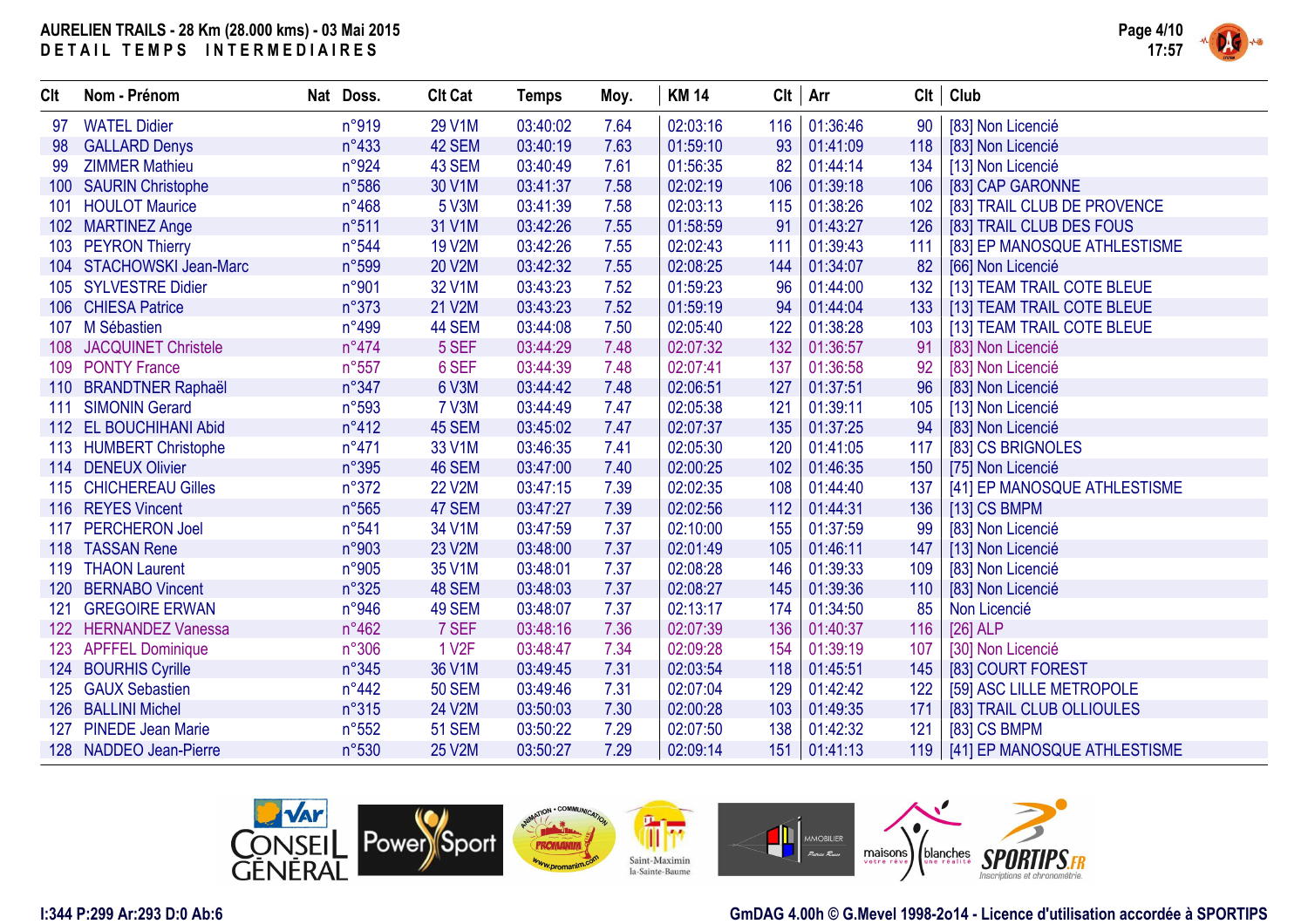

| Clt | Nom - Prénom                 | Nat Doss.      | <b>Clt Cat</b>     | <b>Temps</b> | Moy. | <b>KM 14</b> |     | $Clt$ Arr | Clt | Club                         |
|-----|------------------------------|----------------|--------------------|--------------|------|--------------|-----|-----------|-----|------------------------------|
|     | 129 HILAIRE Gregory          | $n^{\circ}464$ | <b>52 SEM</b>      | 03:50:32     | 7.29 | 02:06:32     | 124 | 01:44:00  | 131 | [13] SPEEDY CLUB DE PROVENCE |
|     | 130 FABRET Armel             | $n^{\circ}417$ | 37 V1M             | 03:50:34     | 7.29 | 02:02:40     | 110 | 01:47:54  | 158 | [83] Non Licencié            |
| 131 | <b>VENDEE Katya</b>          | n°911          | 8 SEF              | 03:50:41     | 7.28 | 02:11:15     | 160 | 01:39:26  | 108 | [83] TCO                     |
|     | 132 LEVEQUE ALAIN            | n°942          | 26 V2M             | 03:51:06     | 7.27 | 02:03:11     | 114 | 01:47:55  | 159 | LES FOULEES DU LORIOT        |
| 133 | <b>EBADI Barbara</b>         | $n^{\circ}411$ | 1 V1F              | 03:51:07     | 7.27 | 02:13:16     | 172 | 01:37:51  | 97  | [13] Non Licencié            |
|     | 134 HIRTH Julien             | $n^{\circ}465$ | <b>53 SEM</b>      | 03:51:34     | 7.25 | 01:59:57     | 100 | 01:51:37  | 177 | [13] Non Licencié            |
|     | 135 LACHAIZE Olivier         | n°481          | 38 V1M             | 03:51:40     | 7.25 | 02:02:37     | 109 | 01:49:03  | 168 | [83] Non Licencié            |
|     | 136 PICART Lauriane          | n°546          | 9 SEF              | 03:51:58     | 7.24 | 02:04:10     | 119 | 01:47:48  | 157 | [83] CAP GARONNE             |
| 137 | <b>MARCEL Bruno</b>          | n°506          | <b>27 V2M</b>      | 03:52:25     | 7.23 | 02:11:57     | 166 | 01:40:28  | 115 | [13] TEAM TRAIL COTE BLEUE   |
|     | 138 SAUNIER Laurent          | n°585          | 39 V1M             | 03:52:26     | 7.23 | 02:12:00     | 167 | 01:40:26  | 114 | [13] Non Licencié            |
|     | 139 GESSE Nicolas            | n°445          | <b>54 SEM</b>      | 03:52:48     | 7.22 | 02:07:20     | 130 | 01:45:28  | 144 | [25] Non Licencié            |
| 140 | <b>MARTIN Nicole</b>         | n°509          | 2 V <sub>2</sub> F | 03:53:16     | 7.20 | 02:02:57     | 113 | 01:50:19  | 173 | [83] Non Licencié            |
| 141 | <b>VITRE Sébastien</b>       | n°916          | <b>55 SEM</b>      | 03:54:21     | 7.17 | 02:14:12     | 178 | 01:40:09  | 112 | [83] CAP PUGET               |
|     | 142 PARAIN Sebastien         | n°538          | <b>56 SEM</b>      | 03:54:38     | 7.16 | 02:07:01     | 128 | 01:47:37  | 155 | [83] AVAG                    |
|     | 143 GAZELLE Eric             | $n^{\circ}443$ | <b>28 V2M</b>      | 03:55:01     | 7.15 | 02:13:14     | 171 | 01:41:47  | 120 | [13] TEAM TRAIL COTE BLEUE   |
|     | 144 PROUTEAU Guy             | n°559          | <b>29 V2M</b>      | 03:55:17     | 7.14 | 02:11:21     | 162 | 01:43:56  | 130 | [44] Non Licencié            |
| 145 | <b>BONTE NICOLAS</b>         | n°936          | 40 V1M             | 03:55:27     | 7.14 | 02:11:41     | 163 | 01:43:46  | 129 | Non Licencié                 |
|     | 146 GUAZZARONI Philippe      | $n^{\circ}456$ | 41 V1M             | 03:55:30     | 7.13 | 02:10:04     | 156 | 01:45:26  | 142 | [83] OXUBII                  |
| 147 | <b>JOURDAIN CYRIL</b>        | n°938          | 42 V1M             | 03:56:13     | 7.11 | 02:08:01     | 141 | 01:48:12  | 161 | <b>CAF GARDANNE</b>          |
|     | <b>148 FOUSSADIER FRANCK</b> | n°939          | 43 V1M             | 03:56:18     | 7.11 | 02:13:17     | 173 | 01:43:01  | 124 | Non Licencié                 |
|     | 149 SINOPOLI Laurent         | n°594          | 44 V1M             | 03:56:44     | 7.10 | 02:08:47     | 149 | 01:47:57  | 160 | [83] Non Licencié            |
| 150 | <b>DAINECHE Rabiha</b>       | n°389          | 2 V1F              | 03:57:09     | 7.08 | 02:03:29     | 117 | 01:53:40  | 190 | [13] TEAM TRAIL COTE BLEUE   |
| 151 | <b>GLEIZES Frederic</b>      | $n^{\circ}451$ | 45 V1M             | 03:57:10     | 7.08 | 02:08:32     | 147 | 01:48:38  | 166 | [83] Non Licencié            |
|     | 152 GARCIA Cyril             | $n^{\circ}436$ | <b>57 SEM</b>      | 03:57:22     | 7.08 | 02:08:51     | 150 | 01:48:31  | 164 | [13] ROQ TRAIL ATTITUDE      |
|     | 153 FEVRE Sebastien          | $n^{\circ}424$ | 46 V1M             | 03:57:32     | 7.07 | 02:05:49     | 123 | 01:51:43  | 179 | [13] Non Licencié            |
|     | 154 YAPOUDJIAN Philippe      | n°921          | 30 V2M             | 03:58:14     | 7.05 | 02:11:56     | 165 | 01:46:18  | 148 | [83] TEAM REGVS ARMENIACVS   |
|     | 155 ALBERTI Henri            | n°305          | <b>58 SEM</b>      | 03:58:14     | 7.05 | 02:13:13     | 170 | 01:45:01  | 140 | [83] Non Licencié            |
|     | 156 LUMEAU Julien            | n°498          | <b>59 SEM</b>      | 03:58:22     | 7.05 | 02:08:03     | 142 | 01:50:19  | 172 | [13] Non Licencié            |
| 157 | <b>HASSOLD Fanny</b>         | $n^{\circ}460$ | <b>10 SEF</b>      | 03:59:23     | 7.02 | 02:15:55     | 189 | 01:43:28  | 128 | [13] AIX ATHLE PROVENCE      |
|     | 158 JUGE Franck              | $n^{\circ}478$ | 31 V2M             | 03:59:39     | 7.01 | 02:07:56     | 139 | 01:51:43  | 180 | [83] Non Licencié            |
|     | 159 ATTRAIT Xavier           | n°934          | 47 V1M             | 03:59:51     | 7.00 | 02:10:46     | 158 | 01:49:05  | 169 | [83] Non Licencié            |
|     | 160 GAULT Pascal             | n°440          | 48 V1M             | 04:00:13     | 6.99 | 02:14:04     | 177 | 01:46:09  | 146 | [45] Non Licencié            |



### **I:344 P:299 Ar:293 D:0 Ab:6**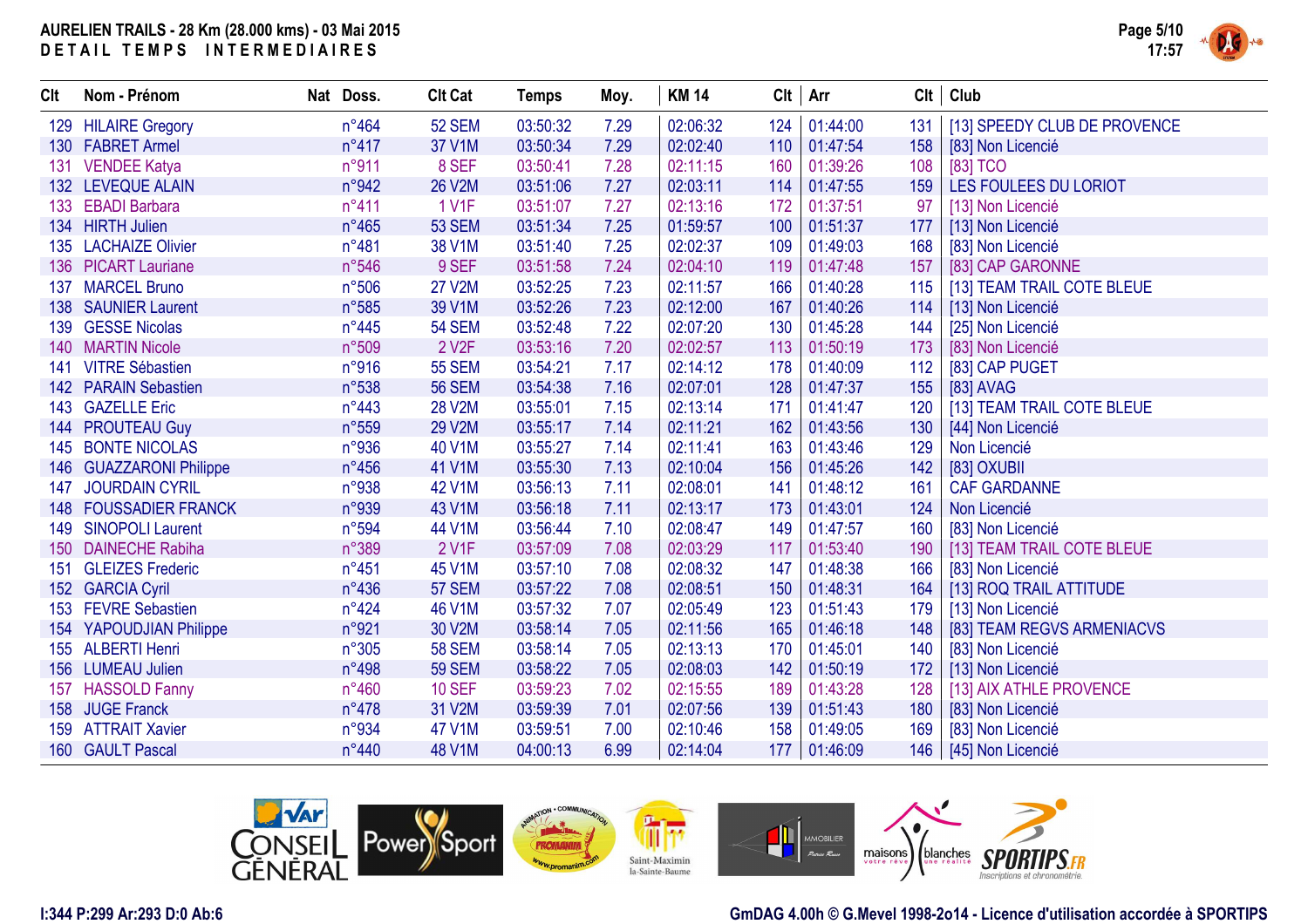

| Clt | Nom - Prénom                    | Nat Doss.      | <b>Clt Cat</b>     | <b>Temps</b> | Moy. | <b>KM 14</b> |     | $Clt$ Arr    |     | $Clt$ Club                        |
|-----|---------------------------------|----------------|--------------------|--------------|------|--------------|-----|--------------|-----|-----------------------------------|
|     | 161 HOLUBEC Jean Marc           | $n^{\circ}466$ | 49 V1M             | 04:00:34     | 6.98 | 02:06:47     | 126 | 01:53:47     | 192 | [36] Non Licencié                 |
|     | 162 BOUCHEZ Tony                | n°342          | 60 SEM             | 04:02:08     | 6.94 | 02:07:58     | 140 | 01:54:10     | 197 | [83] Non Licencié                 |
|     | 163 DUGRAVOT Pierre             | $n^{\circ}405$ | 61 SEM             | 04:02:10     | 6.94 | 02:17:09     | 196 | 01:45:01     | 139 | [77] Non Licencié                 |
|     | 164 GUERRERE Sébastien          | $n^{\circ}457$ | 62 SEM             | 04:02:10     | 6.94 | 02:17:10     | 197 | 01:45:00     | 138 | [83] Non Licencié                 |
|     | 165 FAGNONI Olivier             | n°418          | 50 V1M             | 04:02:19     | 6.93 | 02:16:53     | 195 | 01:45:26     | 143 | [83] AMSL FREJUS                  |
|     | 166 LOPES DA SILVA Jose-Alberto | n°301          | 51 V1M             | 04:03:08     | 6.91 | 02:09:15     | 152 | 01:53:53     | 194 | [26] AL PIZANCON                  |
|     | 167 FLORENTIN Vincent           | $n^{\circ}427$ | 63 SEM             | 04:03:08     | 6.91 | 02:13:52     | 176 | 01:49:16     | 170 | [26] AL PIZANCON                  |
|     | 168 BLACHON Lilian              | n°328          | 52 V1M             | 04:03:08     | 6.91 | 02:09:18     | 153 | 01:53:50     | 193 | $[26]$ ALP                        |
|     | 169 LILLAZ Fabienne             | $n^{\circ}493$ | 3 V1F              | 04:03:08     | 6.91 | 02:17:54     | 199 | 01:45:14     | 141 | [13] Non Licencié                 |
|     | 170 MARCELLI SERGE              | n°949          | 32 V2M             | 04:03:26     | 6.90 | 02:15:10     | 185 | 01:48:16     | 162 | Non Licencié                      |
|     | 171 PERALTA Julien              | n°540          | 64 SEM             | 04:03:33     | 6.90 | 02:07:30     | 131 | 01:56:03     | 203 | [83] Non Licencié                 |
|     | 172 ABGRALL-RUFFIER DES Vaness  | n°302          | <b>11 SEF</b>      | 04:03:56     | 6.89 | 02:20:33     | 214 | 01:43:23     | 125 | [83] TRAIL ATHLITUDE CUERS        |
|     | 173 EXPOSITO Philippe           | $n^{\circ}413$ | 33 V2M             | 04:04:48     | 6.86 | 02:16:10     | 190 | 01:48:38     | 167 | Non Licencié                      |
|     | 174 BERTIN Isabelle             | n°327          | 4 V1F              | 04:05:10     | 6.85 | 02:22:12     | 219 | 01:42:58     | 123 | [13] TRAIL CLUB DES FOUS          |
|     | 175 SCALA Valerie               | n°587          | 5 V1F              | 04:05:34     | 6.84 | 02:18:31     | 204 | 01:47:03     | 153 | <b>TEAM TRAIL COTE BLEUE</b>      |
|     | 176 RECH Philippe               | n°562          | 53 V1M             | 04:05:49     | 6.83 | 02:08:24     | 143 | 01:57:25     | 208 | [13] Non Licencié                 |
| 177 | <b>DUCLOS Laurent</b>           | n°403          | 54 V1M             | 04:06:07     | 6.83 | 02:14:47     | 180 | 01:51:20     | 176 | [13] Non Licencié                 |
|     | 178 PIERRE Patrick              | n°548          | 34 V2M             | 04:06:14     | 6.82 | 02:17:53     | 198 | 01:48:21     | 163 | [13] TEAM TRAIL COTE BLEUE        |
|     | 179 DERVAUX Gaetan              | n°396          | 35 V2M             | 04:06:29     | 6.82 | 02:08:45     | 148 | 01:57:44     | 209 | [13] CS BMPM                      |
|     | 180 DEFAYSSE Hugues             | n°391          | 36 V2M             | 04:06:33     | 6.81 | 02:15:25     | 187 | 01:51:08     | 175 | [83] Non Licencié                 |
|     | 181 DELAGUE Jorik               | n°393          | 55 V1M             | 04:06:35     | 6.81 | 02:10:52     | 159 | 01:55:43     | 202 | [13] TEAM TRAIL COTE BLEUE        |
|     | 182 ADAM M                      | n°303          | 37 V2M             | 04:06:54     | 6.80 | 02:15:14     | 186 | 01:51:40     | 178 | [13] Non Licencié                 |
|     | 183 SCARFO Daniel               | n°588          | 56 V1M             | 04:07:22     | 6.79 | 02:20:48     | 216 | 01:46:34     | 149 | [83] Non Licencié                 |
|     | 184 NICOLAS-NICOLAZ William     | n°531          | 57 V1M             | 04:07:26     | 6.79 | 02:14:58     | 182 | 01:52:28     | 183 | [43] Non Licencié                 |
|     | 185 BEL BACHIR MOHAMED          | n°947          | 38 V2M             | 04:07:40     | 6.78 | 02:23:11     | 223 | 01:44:29     | 135 | Non Licencié                      |
|     | 186 ROSSIGNOL Laurent           | $n^{\circ}575$ | 58 V1M             | 04:07:41     | 6.78 | 02:07:36     | 134 | 02:00:05     | 219 | [13] Non Licencié                 |
| 187 | <b>RUDA Miguel</b>              | n°578          | 59 V1M             | 04:07:41     | 6.78 | 02:07:35     | 133 | 02:00:06     | 220 | [45] Non Licencié                 |
|     | 188 BRUNET Alain                | $n^{\circ}353$ | 8 V3M              | 04:07:44     | 6.78 | 02:20:06     | 212 | 01:47:38     | 156 | [50] GAP HAUTES ALPES ATHLETISME  |
|     | 189 BUSIGNIES-HOGRAINDLEUR Mt   | $n^{\circ}354$ | <b>12 SEF</b>      | 04:07:45     | 6.78 | 02:20:41     | 215 | 01:47:04     | 154 | [13] AMC AUBAGNE                  |
|     | 190 OCHSENBEIN Claude           | n°943          | 39 V2M             | 04:07:49     | 6.78 | 02:02:34     | 107 | 02:05:15     | 239 | [13] TEAM TRAIL COTE BLEUE        |
|     | 191 BAILLE Claude               | n°313          | 60 V1M             | 04:07:56     | 6.78 | 02:16:49     | 194 | 01:51:07     | 174 | [13] ALLUMÉS STE VICTOIRE         |
|     | 192 HOULOT Christine            | $n^{\circ}467$ | 3 V <sub>2</sub> F | 04:08:21     | 6.76 | 02:21:42     |     | 217 01:46:39 |     | 152   [83] TRAIL CLUB DE PROVENCE |



### **I:344 P:299 Ar:293 D:0 Ab:6**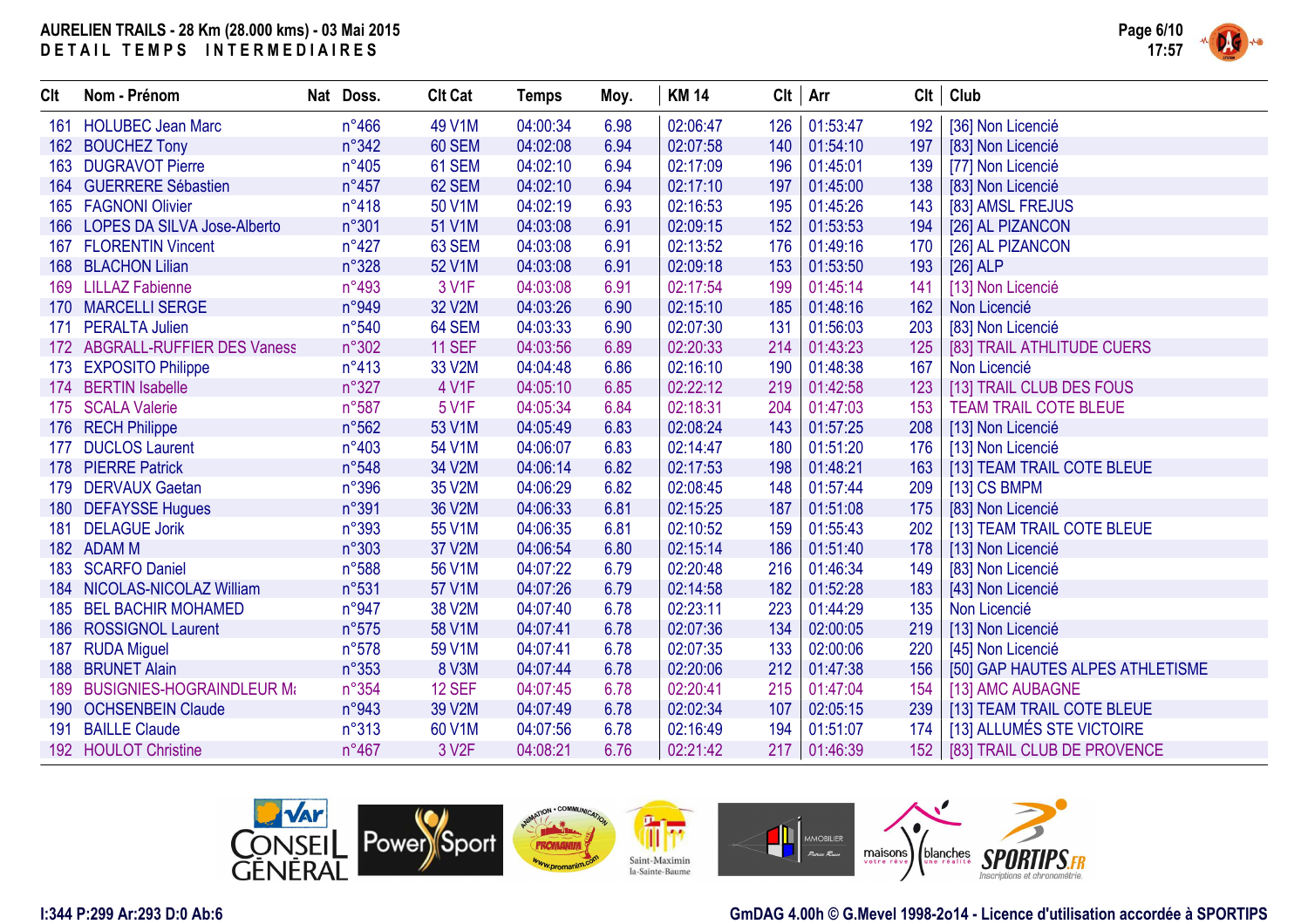$C$ lt **Nom - Prénom** 

223 BELLANGER Robin

222 ZEMOULI Philippe 19923 53 V2M 04:24:13 6.36<br>223 BELLANGER Robin 19324 2 ESM 04:25:33 6.33

224 BELLANGER Frédéric **n°323** 54 V2M 04:25:34

| CH. | Nom - Prénom                | Nat Doss. |                | <b>Clt Cat</b>     | <b>Temps</b> | Moy. | <b>KM 14</b> |     | $Clt$ Arr | Clt | Club                          |
|-----|-----------------------------|-----------|----------------|--------------------|--------------|------|--------------|-----|-----------|-----|-------------------------------|
|     | 193 CALDEI Christine        |           | $n^{\circ}356$ | 4 V2F              | 04:08:52     | 6.75 | 02:22:17     | 220 | 01:46:35  | 151 | [83] CALDEI                   |
|     | 194 BOUISSON Olivier        |           | n°344          | 40 V2M             | 04:08:56     | 6.75 | 02:14:55     | 181 | 01:54:01  | 195 | [13] Non Licencié             |
|     | 195 LACOTE Jean - Pierre    |           | $n^{\circ}482$ | 41 V2M             | 04:09:11     | 6.74 | 02:16:34     | 192 | 01:52:37  | 184 | [83] Non Licencié             |
|     | 196 SCHMITT PHILIPPE        |           | n°935          | 42 V2M             | 04:10:20     | 6.71 | 02:16:35     | 193 | 01:53:45  | 191 | Non Licencié                  |
|     | 197 SEMBACH Alain           |           | n°589          | 43 V2M             | 04:10:36     | 6.70 | 02:10:27     | 157 | 02:00:09  | 221 | [83] LA FOULEE TOURVAINE      |
|     | 198 FABRE Joel              |           | $n^{\circ}415$ | 65 SEM             | 04:11:16     | 6.69 | 02:15:07     | 183 | 01:56:09  | 204 | [78] DASSAULT SPORTS SURESNES |
|     | 199 FABRE François-Xavier   |           | $n^{\circ}416$ | 44 V2M             | 04:11:18     | 6.69 | 02:15:09     | 184 | 01:56:09  | 205 | [48] Non Licencié             |
|     | 200 STANKIEWICZ Arnaud      |           | n°600          | 61 V1M             | 04:12:03     | 6.67 | 02:17:56     | 200 | 01:54:07  | 196 | [83] Non Licencié             |
|     | 201 WAGNER Françoise        |           | n°918          | 5 V <sub>2</sub> F | 04:12:04     | 6.67 | 02:20:05     | 211 | 01:51:59  | 181 | [84] Non Licencié             |
|     | 202 MONIER Bernadette       |           | n°523          | 6 V2F              | 04:13:05     | 6.64 | 02:19:45     | 207 | 01:53:20  | 188 | [83] Non Licencié             |
|     | 203 MONIER Daniel           |           | n°522          | 45 V2M             | 04:13:06     | 6.64 | 02:19:46     | 208 | 01:53:20  | 187 | [83] Non Licencié             |
|     | 204 BADAJOZ Augustin        |           | n°312          | <b>46 V2M</b>      | 04:16:16     | 6.56 | 02:23:00     | 222 | 01:53:16  | 186 | [83] BROCELIANDE AVENTURE35   |
|     | 205 JOUVENOT Patrick        |           | $n^{\circ}477$ | 9 V3M              | 04:16:32     | 6.55 | 02:06:43     | 125 | 02:09:49  | 255 | [13] Non Licencié             |
|     | 206 NOTARIANNI LUIGI        |           | n°941          | <b>66 SEM</b>      | 04:16:37     | 6.55 | 02:11:17     | 161 | 02:05:20  | 240 | Non Licencié                  |
|     | 207 RODOLICO Nicole         |           | n°570          | <b>7 V2F</b>       | 04:16:51     | 6.54 | 02:21:53     | 218 | 01:54:58  | 201 | [13] AMC AUBAGNE              |
|     | 208 LEBLATIER Jean-Louis    |           | $n^{\circ}488$ | 47 V2M             | 04:16:53     | 6.54 | 02:23:38     | 227 | 01:53:15  | 185 | [13] AMC AUBAGNE              |
|     | 209 TROJAN ANTHONY          |           | n°937          | 62 V1M             | 04:17:53     | 6.51 | 02:11:52     | 164 | 02:06:01  | 244 | <b>PASS RUNNING</b>           |
|     | 210 GIACOMONI Jean-Francois |           | $n^{\circ}447$ | 67 SEM             | 04:17:56     | 6.51 | 02:17:57     | 201 | 01:59:59  | 218 | [83] Non Licencié             |
|     | 211 DUBARD Frederic         |           | n°401          | 68 SEM             | 04:18:01     | 6.51 | 02:20:00     | 210 | 01:58:01  | 210 | [92] Non Licencié             |
|     | 212 TAXIL Yohan             |           | n°904          | 63 V1M             | 04:18:34     | 6.50 | 02:14:31     | 179 | 02:04:03  | 232 | [13] TRAIL CLUB DES FOUS      |
|     | 213 BEJZYK Xavier           |           | n°321          | <b>48 V2M</b>      | 04:19:04     | 6.49 | 02:19:26     | 205 | 01:59:38  | 215 | [83] RUN AND TRAIL MARINE     |
|     | 214 BANON Frederic          |           | $n^{\circ}316$ | 64 V1M             | 04:19:46     | 6.47 | 02:26:10     | 235 | 01:53:36  | 189 | [13] Non Licencié             |
|     | 215 MAGNINO Christian       |           | n°501          | 49 V2M             | 04:19:58     | 6.46 | 02:18:29     | 203 | 02:01:29  | 224 | [83] TRAIL CLUB OLLIOULAIS    |
|     | 216 VENTURINI Pauline       |           | n°912          | <b>13 SEF</b>      | 04:20:33     | 6.45 | 02:28:25     | 242 | 01:52:08  | 182 | [83] Non Licencié             |
|     | 217 BONCOMPAGNI Jean Louis  |           | n°338          | 50 V2M             | 04:20:39     | 6.45 | 02:24:08     | 230 | 01:56:31  | 207 | [83] Non Licencié             |
|     | 218 CHATELAIN Yves          |           | n°371          | 51 V2M             | 04:21:18     | 6.43 | 02:13:11     | 169 | 02:08:07  | 253 | [26] AL PIZANCON              |
|     | 219 COPPEL Samuel           |           | $n^{\circ}382$ | 65 V1M             | 04:21:33     | 6.42 | 02:13:50     | 175 | 02:07:43  | 252 | [26] AL PIZANCON              |
|     | 220 BOUGHERARI Valerie      |           | n°343          | 6 V1F              | 04:22:08     | 6.41 | 02:27:42     | 239 | 01:54:26  | 198 | [83] Non Licencié             |
|     | 221 MIKACIC Thierry         |           | n°520          | 52 V2M             | 04:23:19     | 6.38 | 02:15:36     | 188 | 02:07:43  | 251 | [13] Non Licencié             |
|     |                             |           |                |                    |              |      |              |     |           |     |                               |



 $\begin{array}{|c|c|c|c|c|}\n 6.33 & 02:26:11 & 236 \\
\hline\n 6.33 & 02:25:42 & 234\n \end{array}$ 

#### **GmDAG 4.00h © G.Mevel 1998-2o14 - Licence d'utilisation accordée à SPORTIPS**

217 | [83] Non Licencié

02:27:59 240 01:56:14 206 [84] CAVAL PERTUIS<br>02:26:11 236 01:59:22 213 [83] Non Licencié

01:59:22 213 [83] Non Licencié<br>01:59:52 217 [83] Non Licencié

**Page 7/10**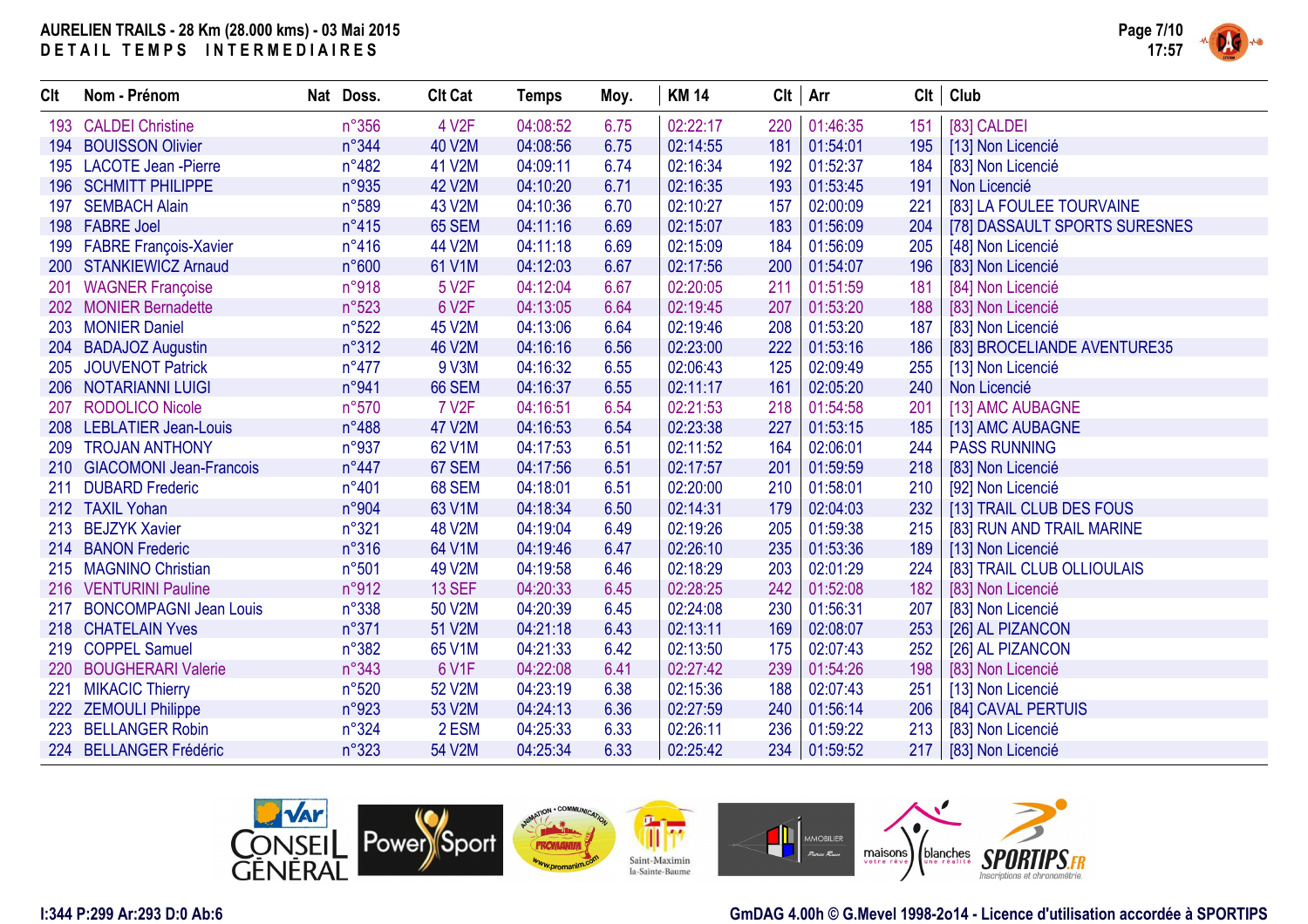

| Clt | Nom - Prénom               | Nat Doss.      | <b>Clt Cat</b>    | <b>Temps</b> | Moy. | <b>KM 14</b> | Clt | Arr      | Clt | Club                              |
|-----|----------------------------|----------------|-------------------|--------------|------|--------------|-----|----------|-----|-----------------------------------|
|     | 225 SLECZEK Igor           | n°595          | 66 V1M            | 04:25:35     | 6.33 | 02:18:11     | 202 | 02:07:24 | 249 | [13] Non Licencié                 |
|     | 226 MONTI Lionel           | n°525          | 55 V2M            | 04:25:41     | 6.32 | 02:25:19     | 233 | 02:00:22 | 222 | [13] TOBESPORT                    |
| 227 | <b>BARRAL Marc</b>         | n°319          | 56 V2M            | 04:25:52     | 6.32 | 02:19:57     | 209 | 02:05:55 | 242 | [83] Non Licencié                 |
|     | 228 FOURMEAUX EMMANUEL     | n°931          | 67 V1M            | 04:27:06     | 6.29 | 02:23:35     | 225 | 02:03:31 | 229 | <b>CA PUGET</b>                   |
|     | 229 TIDDA Xavier           | n°906          | 68 V1M            | 04:27:14     | 6.29 | 02:19:31     | 206 | 02:07:43 | 250 | [13] TRAIL CLUB DES FOUS          |
|     | 230 MALLEA Emilie          | n°503          | 1 ESF             | 04:27:20     | 6.28 | 02:29:09     | 243 | 01:58:11 | 211 | [83] Non Licencié                 |
| 231 | <b>DE HARO Christelle</b>  | n°390          | <b>7 V1F</b>      | 04:28:08     | 6.27 | 02:28:25     | 241 | 01:59:43 | 216 | [83] Non Licencié                 |
| 232 | <b>TARICCO Jean-Marc</b>   | n°902          | 57 V2M            | 04:29:55     | 6.22 | 02:35:07     | 263 | 01:54:48 | 200 | <b>TEAM TRAIL COTE BLEUE</b>      |
|     | 233 VION Nathalie          | n°915          | <b>8 V1F</b>      | 04:29:55     | 6.22 | 02:35:18     | 265 | 01:54:37 | 199 | [13] TEAM TRAIL COTE BLEUE        |
| 234 | <b>MALLEA Marie</b>        | n°504          | 1 JUF             | 04:30:27     | 6.21 | 02:29:12     | 244 | 02:01:15 | 223 | [83] Non Licencié                 |
|     | 235 BONINO Gilles          | n°339          | 58 V2M            | 04:33:19     | 6.15 | 02:23:37     | 226 | 02:09:42 | 254 | [83] Non Licencié                 |
|     | 236 SARRAZIN Jean-Paul     | n°584          | 59 V2M            | 04:33:26     | 6.14 | 02:16:29     | 191 | 02:16:57 | 263 | [83] Non Licencié                 |
| 237 | <b>MEUNIER Monique</b>     | n°519          | 1 V3F             | 04:33:33     | 6.14 | 02:29:20     | 245 | 02:04:13 | 234 | [26] AL PIZANCON                  |
|     | 238 BLANVILLAIN Dominique  | $n^{\circ}332$ | 10 V3M            | 04:34:11     | 6.13 | 02:31:00     | 250 | 02:03:11 | 228 | [13] Non Licencié                 |
|     | 239 DUMONT Jean Claude     | $n^{\circ}407$ | <b>11 V3M</b>     | 04:34:40     | 6.12 | 02:30:09     | 247 | 02:04:31 | 237 | $[26]$ ALP                        |
|     | 240 ROUZAUD Daniele        | $n^{\circ}577$ | 9 V1F             | 04:34:40     | 6.12 | 02:30:39     | 248 | 02:04:01 | 231 | [83] Non Licencié                 |
| 241 | <b>COMBE Marie Daniele</b> | n°380          | 8 V <sub>2F</sub> | 04:36:26     | 6.08 | 02:33:17     | 256 | 02:03:09 | 227 | [26] AL PIZANCON                  |
|     | 242 SAPIEN Jean-Michel     | n°582          | <b>12 V3M</b>     | 04:37:09     | 6.06 | 02:34:08     | 258 | 02:03:01 | 225 | [33] CE ADISSEO                   |
|     | 243 MARAGE Mathilde        | n°505          | <b>14 SEF</b>     | 04:37:10     | 6.06 | 02:31:07     | 251 | 02:06:03 | 245 | [51] K RAID ARDENNES              |
|     | 244 SAPIEN Julien          | n°583          | 69 SEM            | 04:37:11     | 6.06 | 02:34:07     | 257 | 02:03:04 | 226 | [31] Non Licencié                 |
|     | 245 PHILIPPE Guillaume     | $n^{\circ}545$ | <b>70 SEM</b>     | 04:37:15     | 6.06 | 02:31:08     | 252 | 02:06:07 | 246 | [51] K RAID ARDENNES              |
|     | 246 LE ROY Aurelie         | $n^{\circ}487$ | 10 V1F            | 04:37:38     | 6.05 | 02:38:19     | 268 | 01:59:19 | 212 | [69] Non Licencié                 |
| 247 | <b>CARDOSO Betty</b>       | n°361          | 9 V <sub>2F</sub> | 04:38:34     | 6.03 | 02:38:58     | 272 | 01:59:36 | 214 | [83] Non Licencié                 |
|     | 248 LAFONT Nadine          | n°483          | <b>11 V1F</b>     | 04:39:03     | 6.02 | 02:35:08     | 264 | 02:03:55 | 230 | [13] AC MIRAMAS                   |
|     | 249 HUE Thomas             | n°469          | <b>71 SEM</b>     | 04:39:25     | 6.01 | 02:32:55     | 254 | 02:06:30 | 248 | [83] Non Licencié                 |
|     | 250 DUBARD Olivier         | n°402          | <b>72 SEM</b>     | 04:40:39     | 5.99 | 02:25:10     | 232 | 02:15:29 | 262 | [78] Non Licencié                 |
| 251 | <b>POUGHON Fabrice</b>     | $n^{\circ}558$ | 69 V1M            | 04:40:50     | 5.98 | 02:34:33     | 260 | 02:06:17 | 247 | [93] Non Licencié                 |
|     | 252 RIVIERE Frederic       | n°569          | <b>73 SEM</b>     | 04:41:08     | 5.98 | 02:20:30     | 213 | 02:20:38 | 268 | [13] SOGETI HT                    |
|     | 253 LAMY Sébastien         | $n^{\circ}486$ | <b>74 SEM</b>     | 04:41:19     | 5.97 | 02:23:54     | 229 | 02:17:25 | 265 | [13] Non Licencié                 |
|     | 254 LEJOILLE Vanessa       | n°490          | <b>15 SEF</b>     | 04:41:57     | 5.96 | 02:37:32     | 267 | 02:04:25 | 236 | [83] Non Licencié                 |
|     | 255 DELPUECH Christophe    | n°394          | 60 V2M            | 04:41:58     | 5.96 | 02:37:26     | 266 | 02:04:32 | 238 | [83] Non Licencié                 |
|     | 256 FUNGHINI Thierry       | $n^{\circ}430$ | 61 V2M            | 04:42:02     | 5.96 | 02:29:37     | 246 | 02:12:25 | 258 | [83] CAPUGET VILLE TEAM RAIDLIGHT |



#### **I:344 P:299 Ar:293 D:0 Ab:6**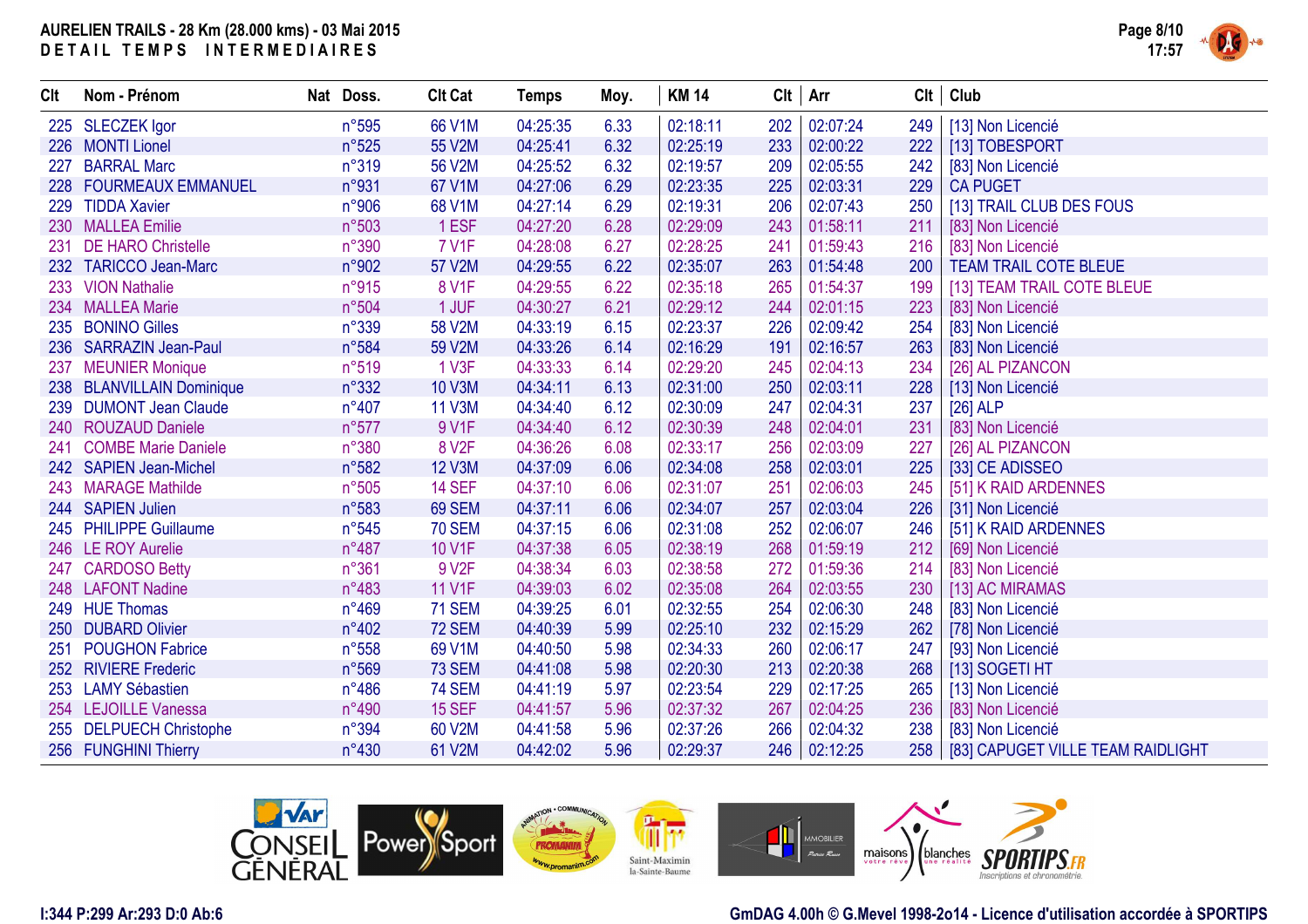

| CIt | Nom - Prénom               | Nat Doss.      | <b>Clt Cat</b>     | <b>Temps</b> | Moy. | <b>KM 14</b> | $Clt$ Arr |          | Clt | Club                         |
|-----|----------------------------|----------------|--------------------|--------------|------|--------------|-----------|----------|-----|------------------------------|
| 257 | <b>BOS Leontine</b>        | n°341          | <b>12 V1F</b>      | 04:42:41     | 5.94 | 02:38:30     | 269       | 02:04:11 | 233 | [83] Non Licencié            |
|     | 258 JEANNOT Celine         | $n^{\circ}476$ | <b>16 SEF</b>      | 04:44:12     | 5.91 | 02:38:31     | 270       | 02:05:41 | 241 | [13] TRAIL CLUB DE PROVENCE  |
| 259 | <b>MAGNAN Isabelle</b>     | n°500          | <b>10 V2F</b>      | 04:44:56     | 5.90 | 02:38:57     | 271       | 02:05:59 | 243 | [41] EP MANOSQUE ATHLESTISME |
|     | 260 PEREZ Marc             | n°542          | 13 V3M             | 04:47:02     | 5.85 | 02:42:48     | 276       | 02:04:14 | 235 | [13] AIL ROUSSET             |
| 261 | <b>MOYA Franck</b>         | n°528          | <b>75 SEM</b>      | 04:47:20     | 5.85 | 02:23:53     | 228       | 02:23:27 | 270 | [83] Non Licencié            |
|     | 262 DAHON THIERRY          | n°940          | 70 V1M             | 04:47:22     | 5.85 | 02:22:33     | 221       | 02:24:49 | 271 | Non Licencié                 |
|     | 263 RAMPAL Patrice         | n°561          | 71 V1M             | 04:47:24     | 5.85 | 02:24:32     | 231       | 02:22:52 | 269 | [83] Non Licencié            |
| 264 | <b>GALLAND Marie-Laure</b> | $n^{\circ}432$ | <b>11 V2F</b>      | 04:49:22     | 5.81 | 02:34:33     | 259       | 02:14:49 | 261 | [26] AL PIZANCON             |
| 265 | <b>FERRIER Bernadette</b>  | $n^{\circ}422$ | <b>12 V2F</b>      | 04:49:23     | 5.81 | 02:34:46     | 261       | 02:14:37 | 260 | [26] AL PIZANCON             |
|     | 266 ROGER Patrick          | n°571          | 62 V2M             | 04:50:23     | 5.79 | 02:23:34     | 224       | 02:26:49 | 276 | [13] Non Licencié            |
|     | 267 FOUQUET Charles        | $n^{\circ}428$ | <b>76 SEM</b>      | 04:51:54     | 5.76 | 02:26:29     | 238       | 02:25:25 | 272 | [83] Non Licencié            |
|     | 268 COUBARD Didier         | n°385          | <b>72 V1M</b>      | 04:53:10     | 5.73 | 02:33:16     | 255       | 02:19:54 | 267 | [84] Non Licencié            |
|     | 269 HECHT Iris             | $n^{\circ}461$ | 13 V1F             | 04:53:57     | 5.72 | 02:43:43     | 277       | 02:10:14 | 256 | [83] LFA TRETS               |
|     | 270 DUMESNY Marc           | $n^{\circ}406$ | 73 V1M             | 04:54:53     | 5.70 | 02:26:11     | 237       | 02:28:42 | 282 | [83] Non Licencié            |
| 271 | <b>ZEMOULI Marianne</b>    | n°922          | 13 V <sub>2F</sub> | 04:58:26     | 5.63 | 02:46:47     | 283       | 02:11:39 | 257 | [84] CAVAL PERTUIS           |
|     | 272 CAPES Odile            | n°360          | 2 V3F              | 04:58:40     | 5.63 | 02:40:39     | 274       | 02:18:01 | 266 | [13] AIX ATHLÉ PROVENCE      |
| 273 | <b>MONGE STEPHANE</b>      | n°929          | 74 V1M             | 05:00:10     | 5.60 | 02:30:56     | 249       | 02:29:14 | 284 | <b>TOULON SPORT NATURE</b>   |
|     | 274 STACHOWSKI Anne        | n°598          | 14 V1F             | 05:00:53     | 5.58 | 02:46:46     | 282       | 02:14:07 | 259 | [66] Non Licencié            |
|     | 275 MAUREL Gerard          | n°514          | 75 V1M             | 05:10:09     | 5.42 | 02:39:14     | 273       | 02:30:55 | 285 | [83] Non Licencié            |
|     | 276 HERVE Denis            | $n^{\circ}463$ | <b>14 V3M</b>      | 05:11:21     | 5.40 | 02:42:11     | 275       | 02:29:10 | 283 | [83] Non Licencié            |
| 277 | <b>BRUDER Francoise</b>    | $n^{\circ}352$ | <b>14 V2F</b>      | 05:11:34     | 5.39 | 02:54:15     | 287       | 02:17:19 | 264 | [83] Non Licencié            |
|     | 278 CHATELAIN Nicole       | n°370          | <b>15 V2F</b>      | 05:13:04     | 5.37 | 02:44:45     | 279       | 02:28:19 | 279 | [26] AL PIZANCON             |
|     | 279 BOUYRIE Jean Luc       | $n^{\circ}346$ | <b>15 V3M</b>      | 05:13:04     | 5.37 | 02:44:45     | 278       | 02:28:19 | 280 | [26] AL PIZANCON             |
|     | 280 MESNIER Emmanuel       | n°518          | 63 V2M             | 05:13:05     | 5.37 | 02:44:57     | 280       | 02:28:08 | 278 | [26] AL PIZANCON             |
|     | 281 CHIESA Claudine        | n°374          | <b>16 V2F</b>      | 05:16:13     | 5.31 | 02:50:09     | 285       | 02:26:04 | 273 | [13] TEAM TRAIL COTE BLEUE   |
|     | 282 BREUX Chantal          | n°348          | <b>17 V2F</b>      | 05:16:14     | 5.31 | 02:48:43     | 284       | 02:27:31 | 277 | [13] TEAM TRAIL COTE BLEUE   |
| 283 | <b>LORANG Jean Luc</b>     | $n^{\circ}496$ | <b>16 V3M</b>      | 05:21:45     | 5.22 | 02:35:07     | 262       | 02:46:38 | 289 | [13] AIL ROUSSET             |
|     | 284 SALICIS Thierry        | n°579          | 77 SEM             | 05:21:46     | 5.22 | 02:53:22     | 286       | 02:28:24 | 281 | [83] Non Licencié            |
|     | 285 BLANC Francine         | n°329          | <b>18 V2F</b>      | 05:23:04     | 5.20 | 02:56:42     | 290       | 02:26:22 | 274 | [61] Non Licencié            |
|     | 286 BLANC Bernard          | n°330          | 64 V2M             | 05:23:05     | 5.20 | 02:56:42     | 289       | 02:26:23 | 275 | [61] Non Licencié            |
| 287 | <b>ARGHIRUDIS Dimitri</b>  | n°308          | <b>78 SEM</b>      | 05:31:43     | 5.06 | 02:45:12     | 281       | 02:46:31 | 288 | [83] Non Licencié            |
|     | 288 HUMBERT Cédric         | $n^{\circ}470$ | <b>79 SEM</b>      | 05:38:49     | 4.96 | 02:58:56     | 291       | 02:39:53 | 287 | [83] TOULON SPORT NATURE     |



### **I:344 P:299 Ar:293 D:0 Ab:6**